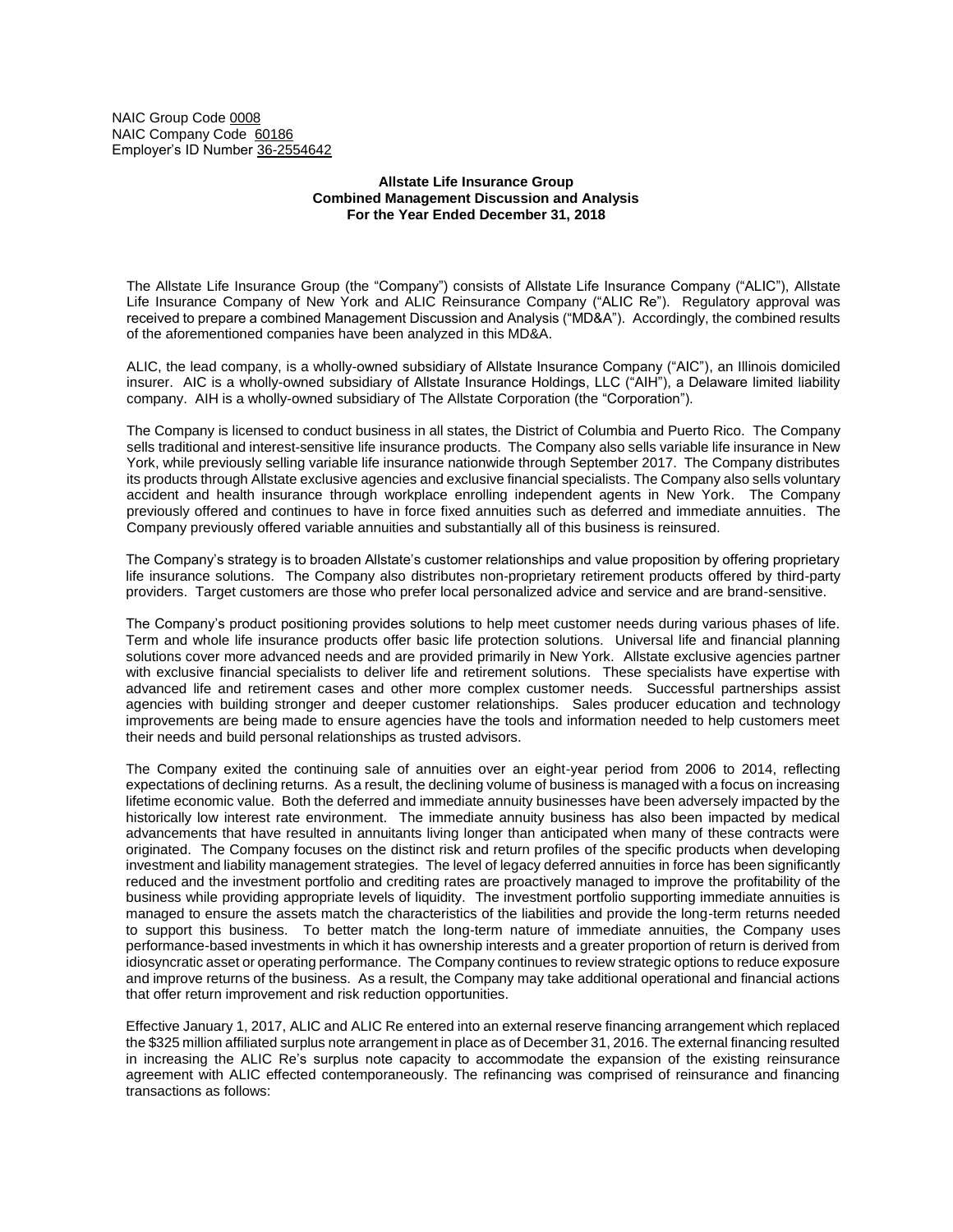ALIC and the ALIC Re entered into the Amended and Restated Reinsurance Agreement ("Amended Reinsurance Agreement") effective January 1, 2017. The original reinsurance agreement included guaranteed term business written by ALIC and Lincoln Benefit Life Company ("LBL"), former wholly-owned subsidiary, in 2000 through 2009. The Amended Reinsurance Agreement expanded the covered business to include guaranteed term business assumed by ALIC and written by LBL and Allstate Assurance Company ("AAC"), an affiliate, with issue years 2010 through 2017. The LBL and AAC businesses were ceded to ALIC and retroceded to ALIC Re. In addition, the Amended Reinsurance Agreement revised, as of the effective date, the experience rated refund formula to utilize Actuarial Guideline XLVIII ("AG48") reserves and added additional conditions for experience rated refund payments, including an explicit holdback of \$150 million to fund future income tax payments by ALIC Re, which will become payable when future income is earned on the business. Upon implementation of the Amended Reinsurance Agreement, ALIC recorded a net after-tax benefit to income of \$563 million. The pre-tax components of the benefit, which was ceded from ALIC to ALIC Re, resulted from a decrease in premiums of \$288 million due to reinsurance and favorable impacts to experience refund income, death benefits, increase in aggregate reserves and increase in loading on deferred and uncollected premiums of \$292 million; \$18 million; \$826 million and \$7 million, respectively. The experience rated refund was paid by ALIC Re to ALIC in March 2017. As a result of the expanded reinsurance transaction, ALIC Re recognized a tax benefit of \$292 million on the taxable reinsurance loss of assuming the excess XXX reserves. On March 14, 2017, ALIC borrowed on a short-term basis from the Corporation under the Amended and Restated Intercompany Liquidity Agreement \$311 million to settle the ALIC Re's tax benefit associated with the January 1, 2017 transactions as well as ALIC Re's 2016 losses. ALIC paid the amount to ALIC Re's on March 15, 2017 as permitted under the tax sharing agreement. The net effect on the Company's combined earned surplus as a result of the Amended Reinsurance Agreement and amended experience refund was zero. The reinsurance and financing transactions resulted in the combined group effectively holding economic reserves on the basis of AG48 reserves for this business; which became the effective basis of reserve valuation for 2017 under principles based reserving.

Also, effective January 1, 2017, pursuant to South Carolina Code 38-90-530(A), ALIC Re holds the outstanding principal amount of a variable funding puttable note issued by Bueller Financing, LLC ("Bueller") and referred to as a credit-linked note ("CLN") in ALIC Re's captive insurance trust as a form of security acceptable by the Director. The CLN was issued in conjunction with a Master Transactions Agreement ("MTA") between ALIC Re and Bueller. The CLN amount is calculated as and will vary with the amount of Commissioners Reserve Valuation Method ("CRVM") reserves on the reinsured business in excess of the AG48 reserves, with a maximum value of \$1.75 billion. As the National Association of Insurance Commissioners ("NAIC") Accounting Practices and Procedures Manual does not explicitly identify the form of the CLN, ALIC Re obtained permission from the South Carolina Department of Insurance ("SC DOI") to record the outstanding principal amount as an admitted asset on Page 2, Line 25 of the Assets page and within capital and surplus on Page 3, Line 34 of the Liabilities, Surplus and Other Funds page. The CLN is recorded in the same way in the Company's financial statement as it was recorded on ALIC Re's standalone financial statement.

Pursuant to the Surplus Note Purchase Agreement, ALIC is authorized to purchase up to \$750 million of such notes issued by ALIC Re. Effective January 1, 2017, with the permission of the SC DOI, ALIC Re redeemed at par value, plus \$1 million of accrued interest, all the surplus notes it had issued to ALIC through the transfer of cash and securities. Upon repayment of the surplus notes, the intercompany note agreements between ALIC and its affiliate, Kennett Capital, Inc. ("Kennett") totaling \$325 million par, plus accrued interest, were terminated.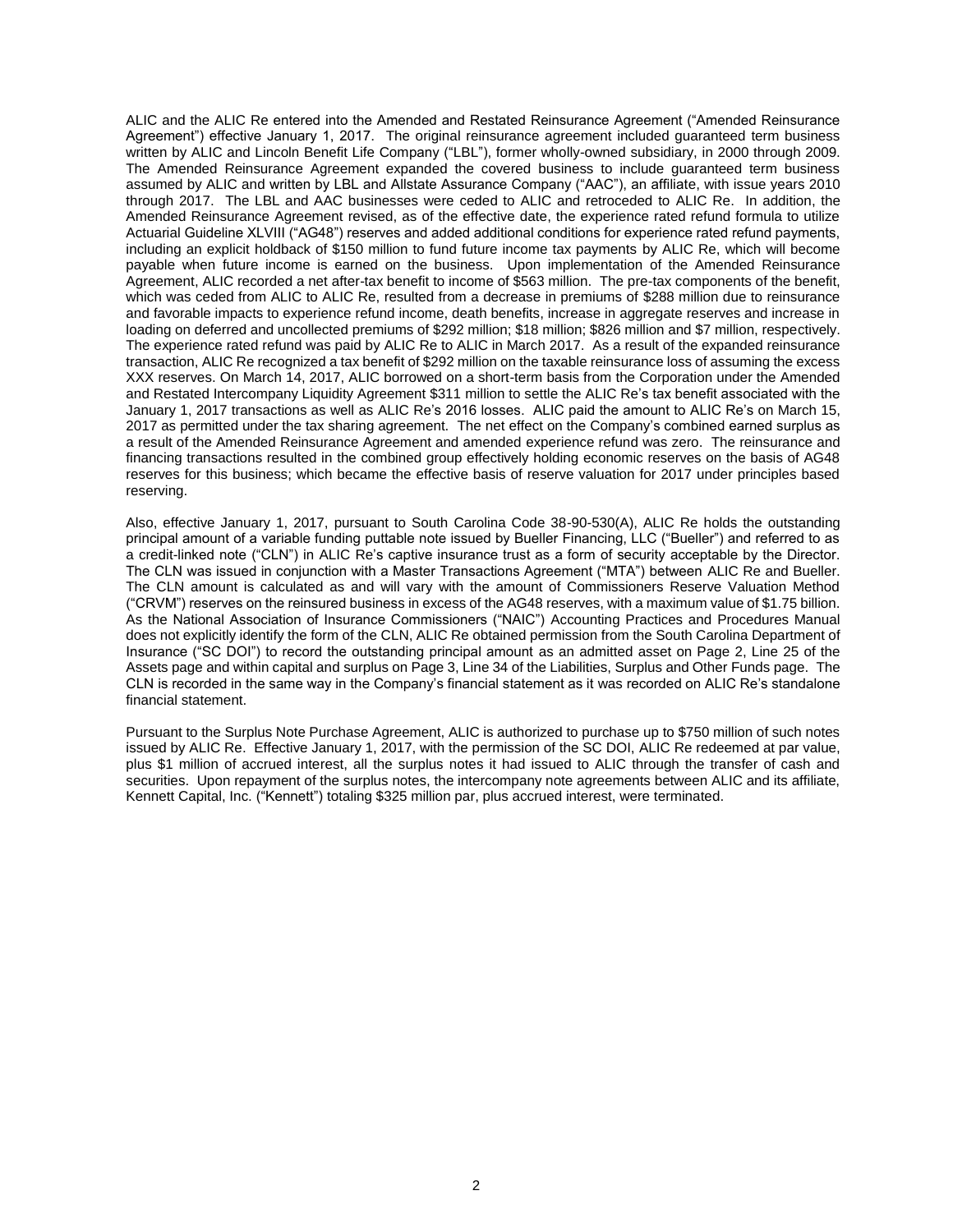# **FINANCIAL POSITION**

# **BALANCE SHEET**

| (in millions)                                                           | 2018            |   | 2017   |
|-------------------------------------------------------------------------|-----------------|---|--------|
| Cash and invested assets                                                | 32.070          | S | 33,010 |
| Premiums and considerations                                             | 455             |   | 446    |
| Net deferred tax assets                                                 | 35              |   | 32     |
| Credit linked note                                                      | 1,302           |   | 1,300  |
| Other assets                                                            | 348             |   | 354    |
| From Separate Accounts, Segregated Accounts and Protected Cell Accounts | 3,155           |   | 3,851  |
| Total assets                                                            | 37,365 \$       |   | 38,993 |
|                                                                         |                 |   |        |
| Aggregate reserves for life contracts                                   | \$<br>25,632 \$ |   | 26,357 |
| Aggregate reserves for accident and health contracts                    | 111             |   | 112    |
| Liability for deposit-type contracts                                    | 2,399           |   | 2,586  |
| Contract claims and liabilities                                         | 189             |   | 211    |
| Asset valuation reserve                                                 | 1,030           |   | 1,052  |
| Other liabilities                                                       | 924             |   | 962    |
| From Separate Accounts Statement                                        | 3,155           |   | 3,851  |
| Total liabilties                                                        | 33,440          |   | 35,131 |
| Capital and surplus                                                     | 3,925           |   | 3,862  |
| Total liabilties and capital and surplus                                | 37,365          | S | 38,993 |

# **Cash and invested assets**

Total cash and invested assets decreased \$940 million, or 3%, as of December 31, 2018 primarily due to a \$315 million decrease in net deposits on deposit-type contracts, \$295 million negative cash from operations and \$250 million dividends paid to AIC.

#### **Portfolio composition by investment strategy**

The following table presents the investment portfolio by strategy as of December 31:

|                                                 | 2018 |                          |    |                            |    |                       |    | 2017   |   |        |
|-------------------------------------------------|------|--------------------------|----|----------------------------|----|-----------------------|----|--------|---|--------|
| (in millions)                                   |      | Market-<br>based<br>core |    | Market-<br>based<br>active |    | Performance-<br>based |    | Total  |   | Total  |
| <b>Bonds</b>                                    | S.   | 20,429                   | -S | 1,042                      | \$ | 10                    | S. | 21,481 | S | 22,430 |
| <b>Preferred stocks</b>                         |      | 17                       |    | 3                          |    | 21                    |    | 41     |   | 42     |
| Common stocks                                   |      | 1.000                    |    | 102                        |    | 120                   |    | 1.222  |   | 1,451  |
| Mortgage loans on real estate                   |      | 3.900                    |    |                            |    |                       |    | 3.900  |   | 3,805  |
| Real estate                                     |      |                          |    |                            |    | 124                   |    | 124    |   | 110    |
| Cash and cash equivalents                       |      | 563                      |    |                            |    |                       |    | 563    |   | 528    |
| Short-term investments                          |      | 110                      |    | 23                         |    |                       |    | 133    |   | 187    |
| Contract Ioans                                  |      | 598                      |    |                            |    |                       |    | 598    |   | 595    |
| Other invested assets                           |      | 144                      |    |                            |    | 3,822                 |    | 3,966  |   | 3,732  |
| Derivatives                                     |      | 18                       |    |                            |    | 10                    |    | 29     |   | 93     |
| Securities lending reinvested collateral assets |      |                          |    |                            |    |                       |    |        |   |        |
| Other                                           |      | 6                        |    |                            |    |                       |    | b      |   | 30     |
| Total                                           | \$.  | 26,792                   | \$ | 1,171                      | \$ | 4,107                 | S. | 32,070 | S | 33,010 |
| % of total                                      |      | 84%                      |    | 3%                         |    | 13%                   |    |        |   |        |

The return on the investment portfolio is an important component of the Company's ability to offer good value to customers and earn an acceptable return on capital. The Company identifies a strategic asset allocation which considers both the nature of the liabilities and the risk and return characteristics of the various asset classes in which it invests. This allocation is informed by long-term market expectations, as well as other considerations such as risk appetite, portfolio diversification, duration, desired liquidity and capital. Within appropriate ranges relative to strategic allocations, tactical allocations are made in consideration of prevailing and potential future market conditions. The Company manages risks that involve uncertainty related to interest rates, credit spreads, equity returns and currency exchange rates.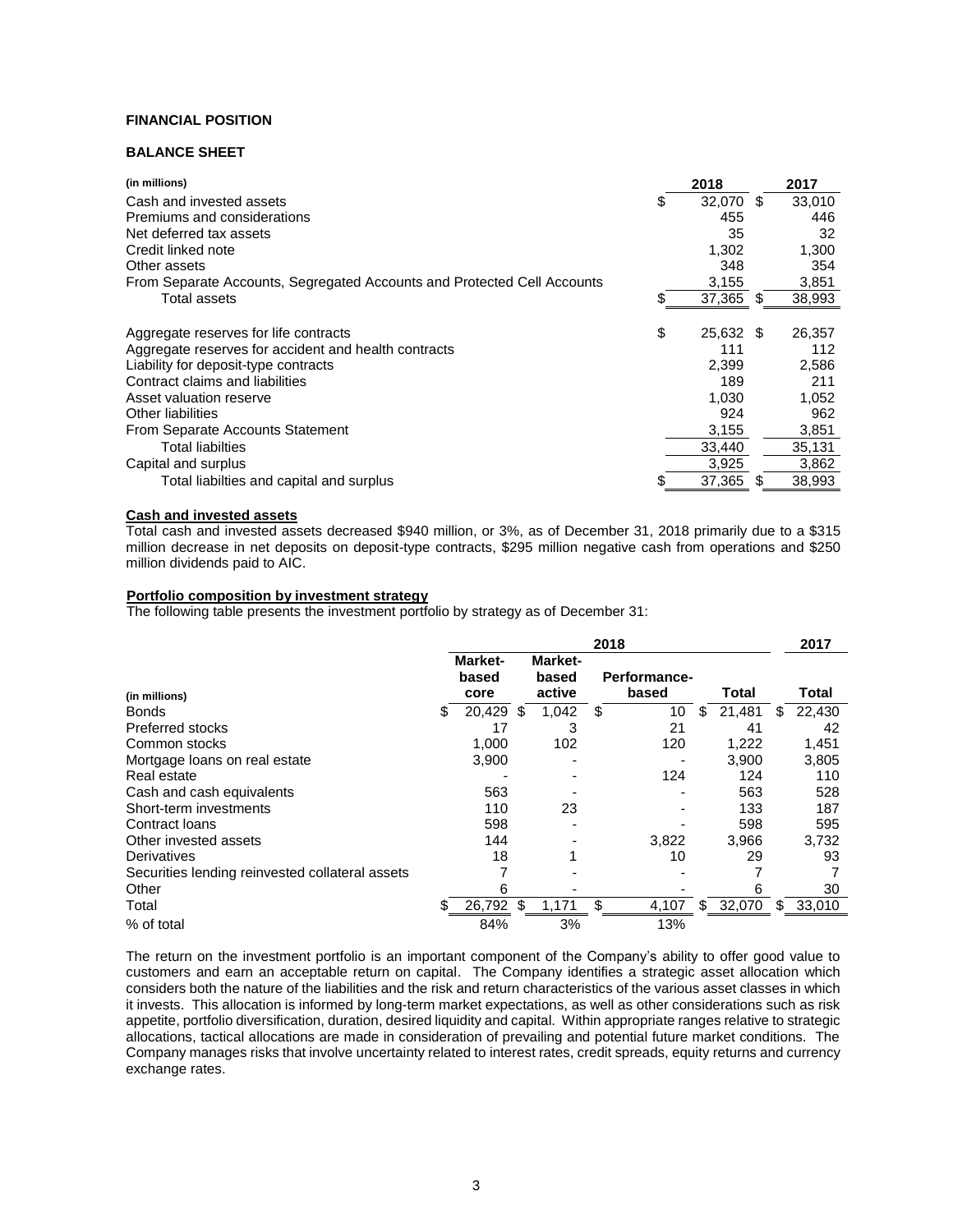The Company's portfolio is comprised of assets chosen to generate returns to support corresponding liabilities, within an asset-liability framework that targets an appropriate return on capital. For shorter-term annuity liability cash flows and life insurance liabilities, the Company invests primarily in bonds and commercial mortgage loans with maturity profiles aligned with liability cash flow requirements. For longer-term immediate annuity liability cash flows, the Company invests primarily in performance-based investments, such as limited partnerships, and common stocks.

The Company utilizes two primary strategies to manage risks and returns and to position the portfolio to take advantage of market opportunities while attempting to mitigate adverse effects. As strategies and market conditions evolve, the asset allocation may change or assets may be moved between strategies.

Market-based strategies include investments primarily in publicly traded bonds and common stocks. Private fixed income assets, such as commercial mortgages, bank loans and privately placed debt that provide liquidity premiums are also included in this category. Market-based core seeks to deliver predictable earnings aligned to business needs and returns consistent with the markets in which the Company invests. As of December 31, 2018, 84% of the portfolio follows this strategy with 91% in bonds and commercial mortgage loans and 4% in common stocks. Marketbased active seeks to outperform within the public markets through tactical positioning and by taking advantage of short-term opportunities. This category may generate results that meaningfully deviate from those achieved by market indices, both favorably and unfavorably. As of December 31, 2018, 3% of the portfolio follows this strategy with 89% in bonds and 9% in common stocks.

Performance-based strategy seeks to deliver attractive risk-adjusted returns and supplement market risk with idiosyncratic risk. Returns are impacted by a variety of factors including general macroeconomic and public market conditions as public benchmarks are often used in the valuation of underlying investments. Variability in earnings will also result from the performance of the underlying assets or business and the timing of sales of those investments. Earnings from the sales of investments may be recorded as net investment income or realized capital gains and losses. The portfolio, which primarily includes private equity and real estate with a majority being limited partnerships, is diversified across a number of characteristics, including managers or partners, vintage years, strategies, geographies (including international) and industry sectors or property types. These investments are generally illiquid in nature, often require specialized expertise, typically involve a third party manager, and often enhance returns and income through transformation at the company or property level. A portion of these investments seek returns in markets or asset classes that are dislocated or special situations, primarily in private markets. As of December 31, 2018, 13% of the portfolio follows this strategy with 93% in other invested assets primarily invested in limited partnerships.

Invested assets and market-based income are expected to decline with reductions in contractholder funds and income related to performance-based investments will result in variability of earnings. Performance-based investments and equity securities will continue to be allocated primarily to the longer-term immediate annuity liabilities to reduce the risk that investment returns are below levels required to meet their funding needs while shorter-term annuity liabilities will be invested in market-based investments.

The Company has a comprehensive portfolio monitoring process to identify and evaluate each security whose carrying value may be other-than-temporarily impaired. The portfolio monitoring process includes a quarterly review of all securities to identify instances where the fair value of a security compared to its amortized cost (for bonds) or cost (for stocks) is below established thresholds. The process also includes monitoring of other impairment indicators such as ratings, rating downgrades and payment defaults.

# **Bonds**

Bonds decreased \$949 million from the prior year primarily due to proceeds from long term bonds in excess of cost used to fund a \$315 million decrease in net deposits on deposit-type contracts, \$295 million negative cash from operations primarily due to higher operating and benefit payments and \$250 million of dividends paid to AIC.

The bond portfolio consists of corporate bonds including privately placed securities, municipal bonds, asset-backed securities ("ABS"), U.S. government bonds, mortgage-backed securities ("MBS"), and foreign government bonds.

As of December 31, 2018, 85% of the consolidated bond portfolio was rated investment grade, which is defined as a security having an National Association of Insurance Commissioners ("NAIC") designation of 1 or 2, a rating of Aaa, Aa, A, or Baa from Moody's, a rating of AAA, AA, A or BBB from S&P Global Ratings, a comparable rating from another nationally recognized rating agency or a comparable internal rating if an externally provided rating is not available. There was no significant change in the bond portfolio quality distribution from the prior year.

Bonds with an NAIC designation of 1 through 5, including loan-backed and structured securities and excluding Securities Valuation Office-identified investments, are reported at amortized cost using the effective yield method.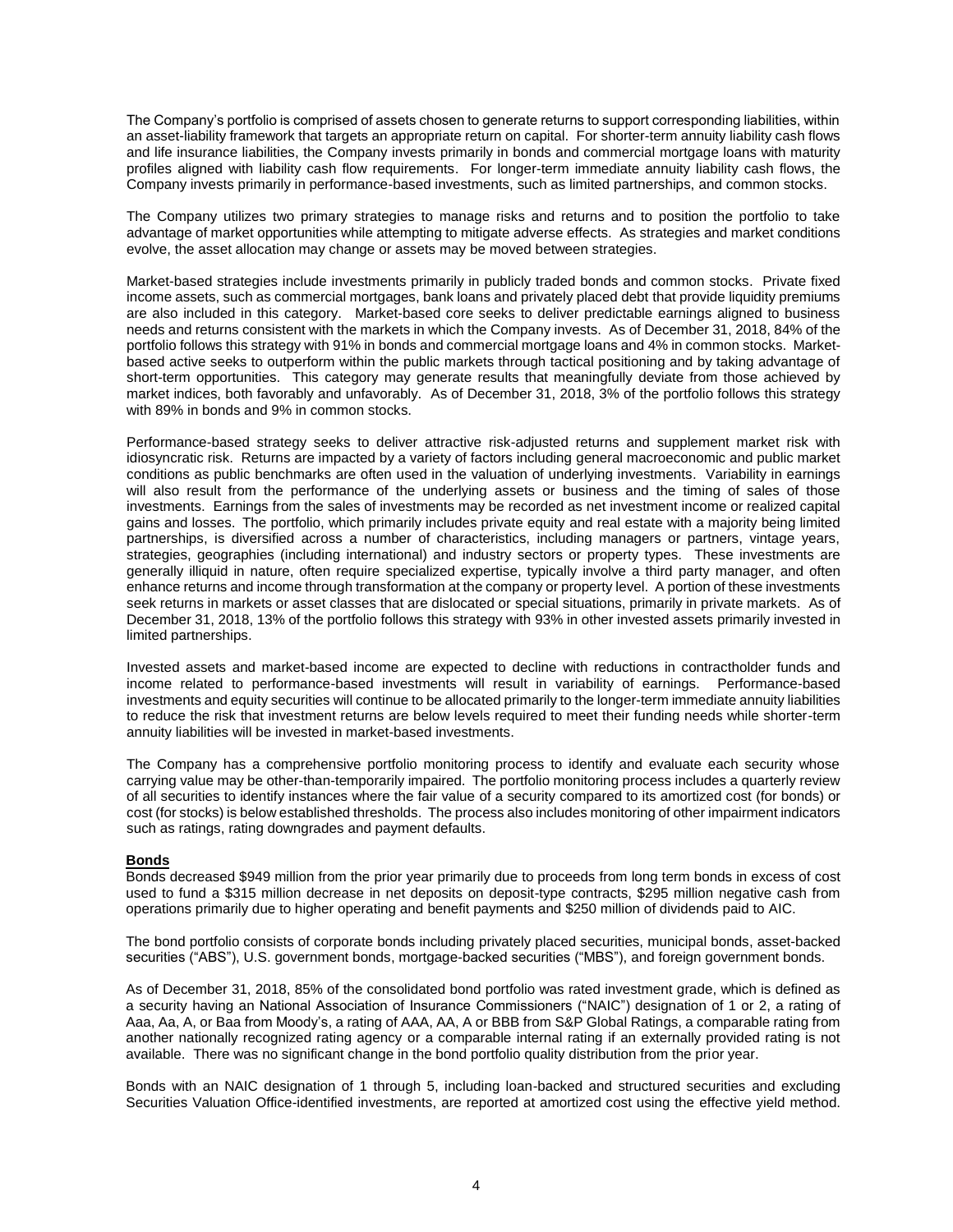Bonds with an NAIC designation of 6 are reported at the lower of amortized cost or fair value, with the difference reflected in unassigned surplus as unrealized capital loss.

Corporate bonds totaled \$17.05 billion and \$17.70 billion as of December 31, 2018 and 2017, respectively. The bond portfolio contained \$11.63 billion and \$12.31 billion of publicly traded corporate bonds as of December 31, 2018 and 2017, respectively. As of December 31, 2018, 87% of the publicly traded corporate bonds were rated investment grade. As of December 31, 2018, the portfolio also contained \$5.42 billion of privately placed corporate securities compared to \$5.39 billion as of December 31, 2017. Privately placed securities primarily consist of corporate issued senior debt securities that are directly negotiated with the borrower or are in unregistered form. Privately placed corporate obligations contain structural security features such as financial covenants and call protections that provide investors greater protection against credit deterioration, reinvestment risk or fluctuations in interest rates than those typically found in publicly registered debt securities. As of December 31, 2018, 74% of the privately placed securities were rated investment grade.

Municipal bonds totaled \$1.94 billion as of December 31, 2018 compared to \$1.95 billion as of December 31, 2017. The municipal bond portfolio includes general obligations of state and local issuers and revenue bonds (including pre-refunded bonds, which are bonds for which an irrevocable trust has been established to fund the remaining payments of principal and interest). As of December 31, 2018, 100% of the municipal bonds were rated investment grade. The municipal bond portfolio as of December 31, 2018 consisted of 302 issues from 175 issuers. The largest exposure to a single issuer was 6% of the municipal bond portfolio.

The bond portfolio also contained \$1.31 billion of ABS as of both December 31, 2018 and 2017. The ABS portfolio includes collateralized debt obligations and consumer and other ABS. Credit risk is managed by monitoring the performance of the underlying collateral. Many of the securities in the ABS portfolio have credit enhancement with features such as overcollateralization, subordinated structures, reserve funds, guarantees and/or insurance. As of December 31, 2018, 83% of the ABS securities were rated investment grade.

U.S. government bonds totaled \$0.93 billion and \$1.02 billion as of December 31, 2018 and 2017, respectively. As of December 31, 2018, 100% of the U.S government bonds were rated investment grade.

As of December 31, 2018 and 2017, \$187 million and \$297 million, respectively, of the bond portfolio were invested in MBS, which consisted of residential MBS ("RMBS") and commercial MBS ("CMBS"). The RMBS portfolio is subject to interest risk, but unlike other fixed income securities, is additionally subject to prepayment risk from the underlying residential mortgage loans. All of the CMBS investments are traditional conduit transactions collateralized by commercial mortgage loans, broadly diversified across property types and geographical area. As of December 31, 2018, 90% of the MBS portfolio were rated investment grade.

Foreign government bonds totaled \$65 million as of December 31, 2018 compared to \$146 million as of December 31, 2017. As of December 31, 2018, 83% of the foreign government bonds were rated investment grade.

The fair value of all bonds was \$21.81 billion and \$23.70 billion as of December 31, 2018 and 2017, respectively. Unrealized net capital gains on the bond portfolio, which are calculated as the difference between statement value and fair value, were \$0.33 billion and \$1.27 billion as of December 31, 2018 and 2017, respectively.

#### **Common stocks**

Common stocks decreased \$229 million to \$1.22 billion as of December 31, 2018 primarily driven by the decrease in valuations due to the equity market decline at the end of 2018 and reinvestment of proceeds to other asset categories.

## **Mortgage loans on real estate**

Mortgage loans on real estate increased \$95 million to \$3.90 billion as of December 31, 2018. The increase was due to reallocation from other investments. Mortgage loans are secured by first mortgages on developed commercial real estate. Geographical and property type diversification are key considerations used to manage exposure. Mortgage loans are evaluated for impairment on a specific loan basis through a quarterly credit monitoring process and review of key credit quality indicators. Mortgage loans are considered impaired when it is probable the Company will not collect the contractual principal and interest.

#### **Other invested assets**

Other invested assets increased \$235 million to \$3.97 billion as of December 31, 2018 mostly attributed to limited partnerships due to increased investment in support of the long-term performance based strategy. The limited partnership portfolio consisted of investments in private equity funds, real estate funds and other funds.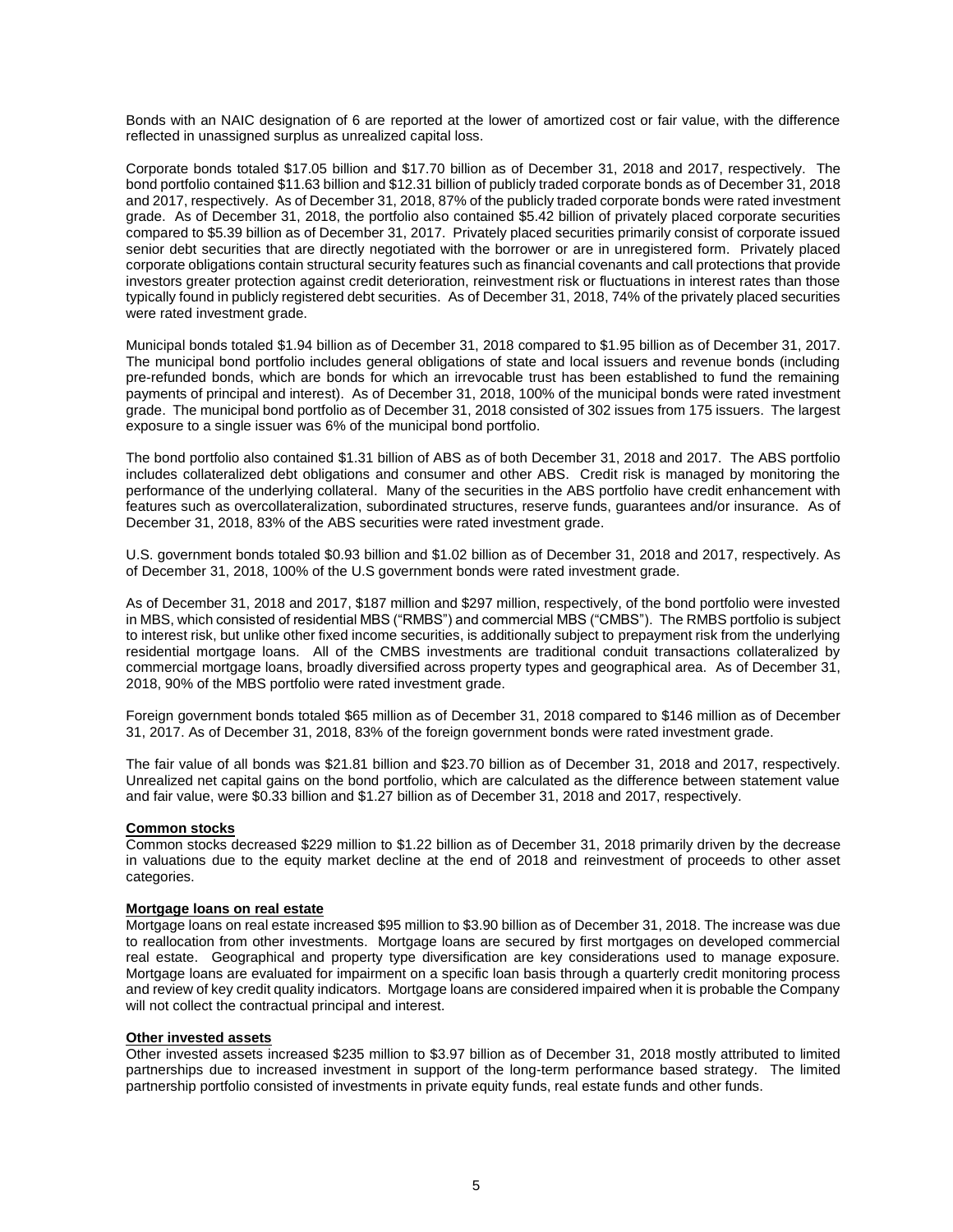#### **Off-balance sheet financial instruments**

The contractual amounts of off-balance-sheet financial instruments as of December 31 were as follows:

| (in millions)                                          | 2018              |      | 2017 |
|--------------------------------------------------------|-------------------|------|------|
| Commitments to invest in limited partnership interests | \$ 1.195 \$ 1.345 |      |      |
| Other loan commitments                                 | 107               | - SS | -17  |
| Private placement commitments                          |                   | - \$ | 47   |

Commitments to invest in limited partnership interests represent agreements to acquire new or additional participation in certain limited partnership investments. The Company enters into these agreements in the normal course of business.

Other loan commitments are agreements to lend to a borrower provided there is no violation of any condition established in the contract. The Company enters into these agreements to commit to future loan fundings at predetermined interest rates. Commitments have either fixed or varying expiration dates or other termination clauses.

Private placement commitments represent commitments to purchase private placement debt and private equity securities at a future date. The Company enters into these agreements in the normal course of business.

The contractual amounts represent the amount at risk if the contract was fully drawn upon, the counterparty defaults and the value of any underlying security becomes worthless. The Company does not require collateral or other security to support off-balance-sheet financial instruments with credit risk.

#### **Non-investment-grade Investments**

The Company's investment policy allows it to purchase and hold below investment grade securities. The Company believes with quality research and underwriting, these securities complement its broader investment strategy and provide the appropriate level of return for the increased risk.

## **From Separate Accounts**

Separate Accounts assets decreased \$696 million, or 18%, to \$3.16 billion as of December 31, 2018. The decrease was primarily due to surrender and benefit activities as well as lower investment results due to equity markets decline in 2018 compared to 2017. Substantially all of the products are closed to new business and only additional deposits are accepted on existing contracts.

## **Credit linked note**

As of December 31, 2018 and 2017 the CLN was \$1.30 billion between ALIC Re and Bueller issued in conjunction with the MTA described previously. The increase of \$2 million over the prior year was primarily due to the aging of the XXX block of business.

#### **Aggregate reserve for life contracts**

| (in millions)                         | 2018         | 2017         |
|---------------------------------------|--------------|--------------|
| Structured settlements                | \$<br>7.405  | \$<br>7.449  |
| Interest sensitive life               | 6,817        | 6,771        |
| <b>Fixed annuities</b>                | 4,857        | 5,379        |
| <b>Traditional life</b>               | 3,143        | 2,923        |
| Indexed annuities                     | 949          | 968          |
| Annuity buyouts                       | 654          | 699          |
| Payout annuities                      | 558          | 579          |
| Indexed life                          | 463          | 404          |
| Modified guaranteed annuity contracts | 409          | 759          |
| Single premium immediate annuities    | 293          | 343          |
| Other                                 | 84           | 83           |
| Total                                 | \$<br>25.632 | \$<br>26.357 |

Aggregate reserves for life contracts decreased \$725 million to \$25.63 billion as of December 31, 2018 and were primarily attributed to decrease in reserves of \$522 million for fixed annuities, \$350 million for modified guaranteed annuity ("MGA") contracts, \$50 million for single premium immediate annuities, \$45 million for annuity buyouts and \$44 million for structured settlements, partially offset by an increase in reserves of \$220 million for traditional life, \$59 million for indexed life and \$46 million for interest sensitive life. The decrease in reserves for fixed annuities and MGA contracts was primarily driven by surrenders. 2018 had elevated surrenders on fixed annuities resulting from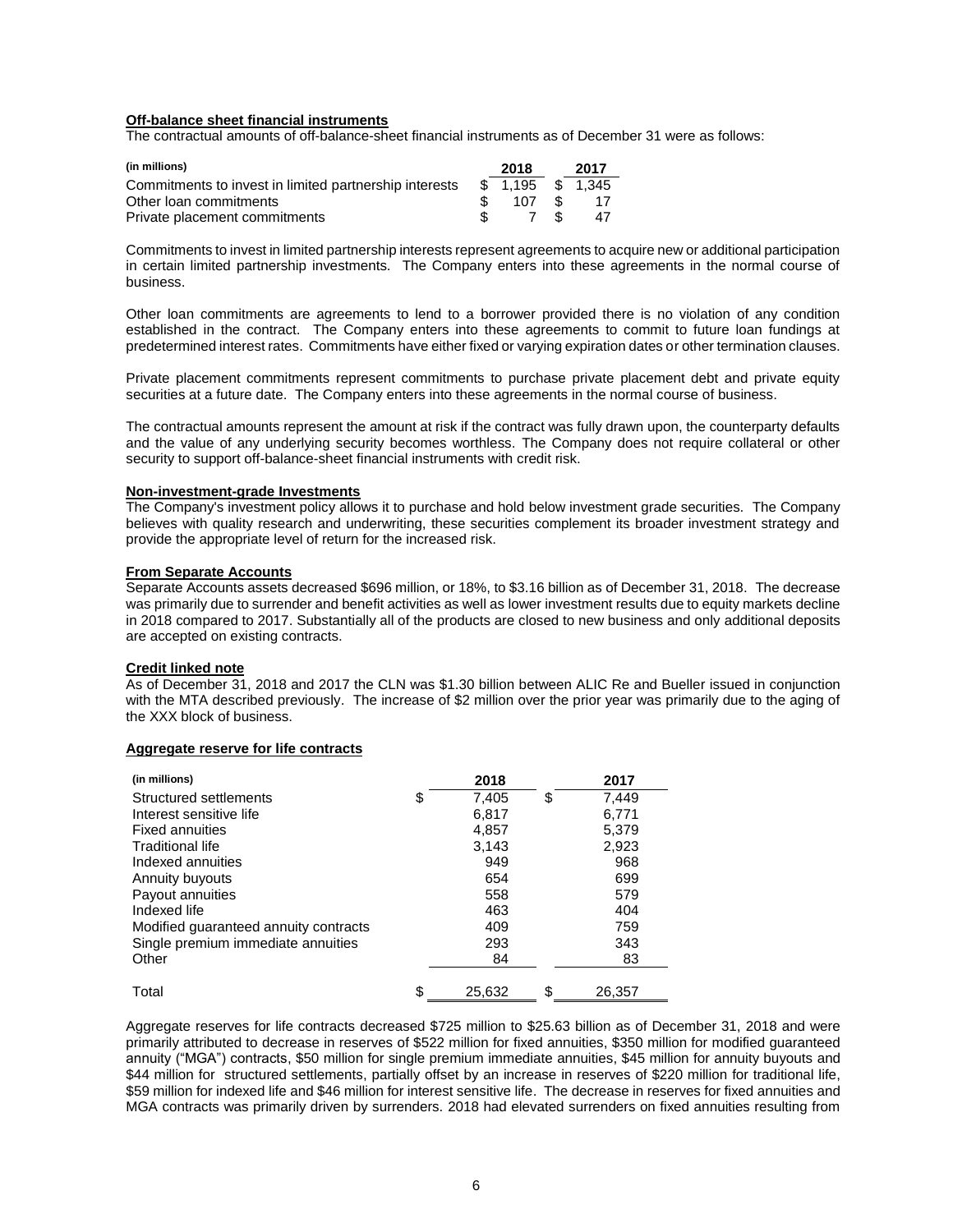an increased number of contracts reaching the 30-45 day period (typically at their 5, 7 or 10 year anniversary) during which there was no surrender charge. The decreases in reserves for single premium immediate annuities, annuity buyouts and structured settlements were primarily due to continued run-off for these closed blocks of business. The increase in reserves for traditional life was primarily due to aging of the in force, especially the term business issued by LBL and AAC from 2010 to 2017. The increase in reserves for indexed life was primarily driven by premiums and credited interest exceeding surrenders and withdrawals. The increase in reserves for interest sensitive life was primarily driven by AXXX reserve growth.

# **Liability for deposit-type contracts**

Liability for deposit-type contracts decreased \$187 million to \$2.40 billion as of December 31, 2018 primarily due to run-off of structured settlements and the single premium immediate annuities.

## **Capital and surplus**

| (in millions)                                                            | 2018  |    | 2017  |
|--------------------------------------------------------------------------|-------|----|-------|
| Capital and surplus, December 31, prior year                             | 3,862 | \$ | 3,143 |
| Net income                                                               | 409   |    | 279   |
| Change in net unrealized capital gains (losses)                          | (20)  |    | 415   |
| Change in net unrealized foreign exchange capital gains (losses)         | 4     |    | 63    |
| Change in net deferred income tax                                        | (18)  |    | (208) |
| Change in nonadmitted assets                                             | (86)  |    | (15)  |
| Change in asset valuation reserve                                        | 22    |    | (190) |
| Change in surplus notes                                                  |       |    | (325) |
| Dividends to stockholders                                                | (250) |    | (600) |
| Aggregate write-ins for gains and losses in surplus (credit linked note) |       |    | 1,300 |
| Capital and surplus, December 31, current year                           | 3.925 | S  | 3,862 |

Capital and surplus increased \$63 million to \$3.93 billion as of December 31, 2018. The increase was mainly due to the \$409 million current year net income, partially offset by \$250 million dividends paid to AIC, and \$86 million increase in nonadmitted assets.

# **RESULTS OF OPERATIONS**

| (in millions)                                                                               |   | 2018  |    | 2017  |
|---------------------------------------------------------------------------------------------|---|-------|----|-------|
| Premiums and annuity considerations                                                         | S | 1,497 | \$ | 1,598 |
| Net investment income including IMR amortization                                            |   | 1,501 |    | 1,599 |
| Commissions and expense allowances on reinsurance ceded                                     |   | 65    |    | 67    |
| Reserve adjustments on reinsurance ceded                                                    |   | (509) |    | (527) |
| Other income                                                                                |   | 77    |    | 39    |
| Total revenue                                                                               |   | 2,631 |    | 2,776 |
| Provision for benefits                                                                      |   | 2,352 |    | 2,532 |
| Commissions and general insurance expenses, including insurance taxes,<br>licenses and fees |   | 404   |    | 459   |
| Net transfers to or (from) Separate Accounts                                                |   | (570) |    | (586) |
| Transfer of IMR due to reinsurance agreement                                                |   |       |    |       |
| Total expense                                                                               |   | 2,186 |    | 2,406 |
| Net gain from operations before dividends to policyholders and before                       |   |       |    |       |
| federal income taxes                                                                        |   | 445   |    | 370   |
| Federal and foreign income taxes incurred (excluding tax on capital gains)                  |   | 22    |    | 88    |
| Net gain from operations after dividends to policyholders and                               |   |       |    |       |
| federal income taxes and before realized capital gains (losses)                             |   | 423   |    | 282   |
| Realized gains (losses), net of IMR and federal income taxes                                |   | (14)  |    | (3)   |
| Net income                                                                                  |   | 409   | S  | 279   |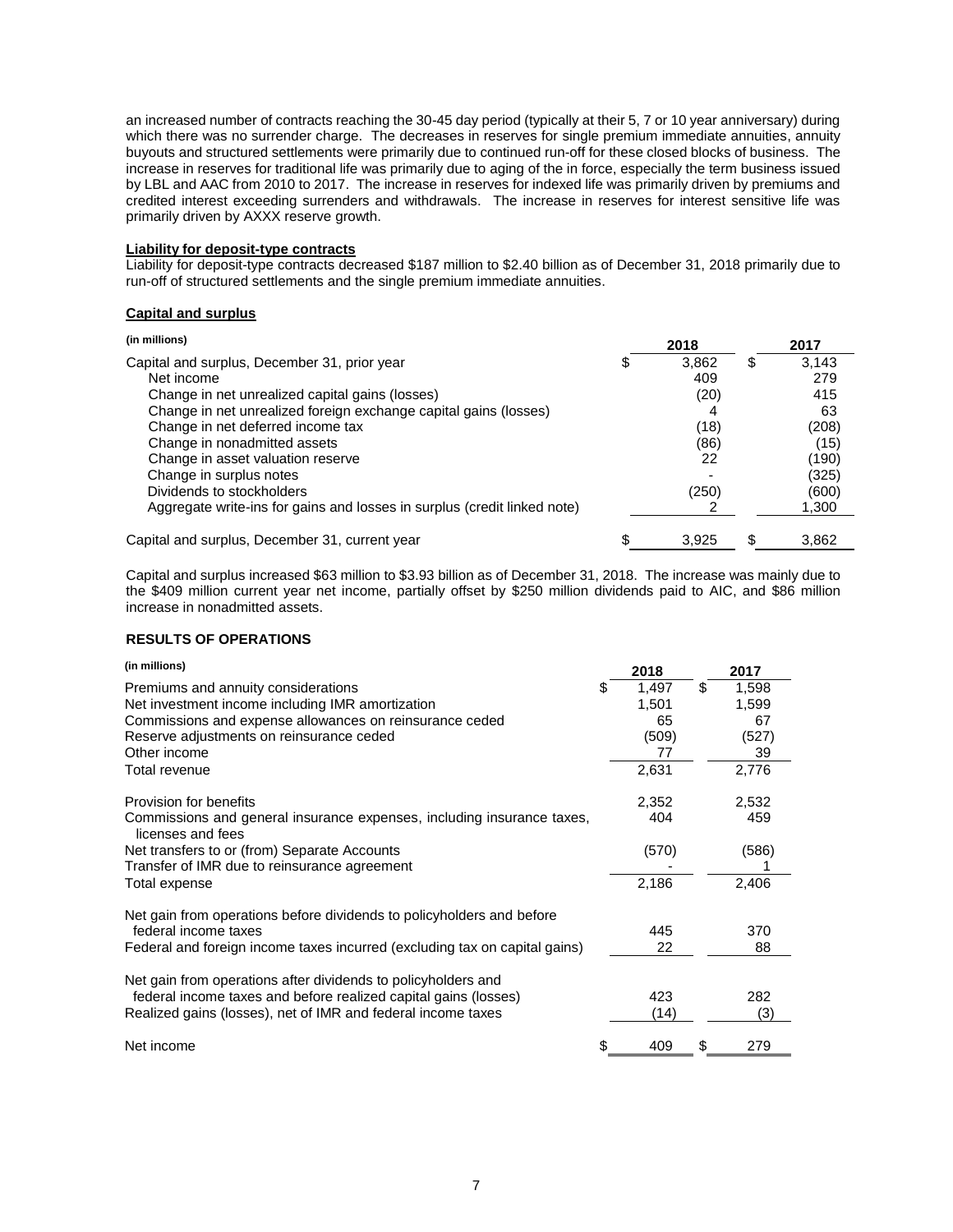# **Net income**

The Company reported net income of \$409 million and \$279 million for 2018 and 2017, respectively. The \$130 million increase in net income was primarily due to \$180 million decrease in provision for benefits, \$66 million decrease in federal and foreign income taxes incurred and \$18 million decrease in reserve adjustments on reinsurance ceded, partially offset by \$101 million decrease in premiums and annuity considerations, \$98 million decrease in net investment income including IMR amortization and \$11 million increase in realized capital losses. Non-proprietary product revenue of \$38 million was reported as other income in 2018 compared to an offset to general expenses in 2017. The net decrease of \$17 million in commission and general insurance expenses including the impact of non-proprietary product revenue also contributed to the increase in net income for 2018.

# **Premiums and annuity considerations**

Prior year activity included a \$53 million increase in traditional life premiums due to the Amended Reinsurance Agreement between ALIC and AAC effective January 1, 2017. Excluding this one-time impact, premiums and annuity considerations decreased \$48 million compared to 2017. Traditional life premiums decreased \$21 million driven by a decline in new first-year premiums assumed from AAC as sales of a product issued by AAC are retained with the implementation of principle-based reserving effective January 1, 2018. Interest sensitive life decreased \$20 million due to the organizational decision to use AAC as the primary writing company for new business.

## **Net investment income including IMR amortization**

Net investment income including IMR amortization decreased \$98 million, or 6%, primarily attributed to the decrease in bonds of \$62 million and derivative instruments of \$53 million, partially offset by a \$13 million increase in other invested assets. The decrease in net investment income was primarily due to lower average investment balances. The increase in other invested assets was primarily due to final distributions received from limited partnerships.

## **Provision for benefits**

Prior year activity included \$70 million increase in provision for benefits due to the Amended Reinsurance Agreement between ALIC and AAC effective January 1, 2017. Excluding this one-time impact, provision for benefits decreased \$110 million compared to 2017 primarily due to decreases in change in reserves, annuity benefits and interest on deposit-type funds of \$241 million, \$42 million and \$10 million, respectively, partially offset by an increase in surrenders and death benefits of \$141 million and \$38 million, respectively. The decrease in change in reserves of \$241 million was mostly attributed to MGA, structured settlements, interest sensitive life and traditional life products of \$155 million, \$45 million, \$23 million and \$20 million, respectively. The decrease in change in reserves was driven by decrease in MGA due to increased surrenders and structured settlements due to increased benefit payments. The decrease in annuity benefits was primarily attributed to fixed annuities due to run off of the annuity block. The increase in surrenders was primarily attributed to MGA, due to several blocks of policies entering a surrender-chargefree period. The increase in death benefits was primarily driven by higher claim experience on traditional life of \$26 million and interest sensitive life of \$13 million.

### **Federal and foreign income taxes incurred**

Federal and foreign incomes taxes incurred decreased \$66 million compared to 2017 primarily due to the tax adjustments related to life reserves and the reduction of the tax rate from 35% to 21%. This was partially offset by an increase in pre-tax operating income including IMR.

# **Realized losses net of IMR and federal income taxes**

The \$11 million increase in realized losses net of IMR and federal income taxes was mostly due to an increase in write-downs for common stocks and limited partnerships in 2018 compared to 2017.

# **CASH FLOW AND LIQUIDITY**

The following table summarizes cash flow.

| (in millions)                                                   | 2018       | 2017    |
|-----------------------------------------------------------------|------------|---------|
| Net cash from operations                                        | (295)      | 127     |
| Net cash from investments                                       | 896        | 843     |
| Net cash from financing and miscellaneous sources               | (620)      | (1.001) |
| Net change in cash, cash equivalents and short-term investments | \$<br>(19) | 31:     |

The principal sources of cash flows from operations were premiums, investment income, and net transfers from Separate Accounts. The principal uses were the payment of benefits and commissions and operating expenses. Net cash from operations decreased \$422 million in 2018 compared to 2017 primarily due to the lower net investment income and premiums and higher benefits and loss related payments.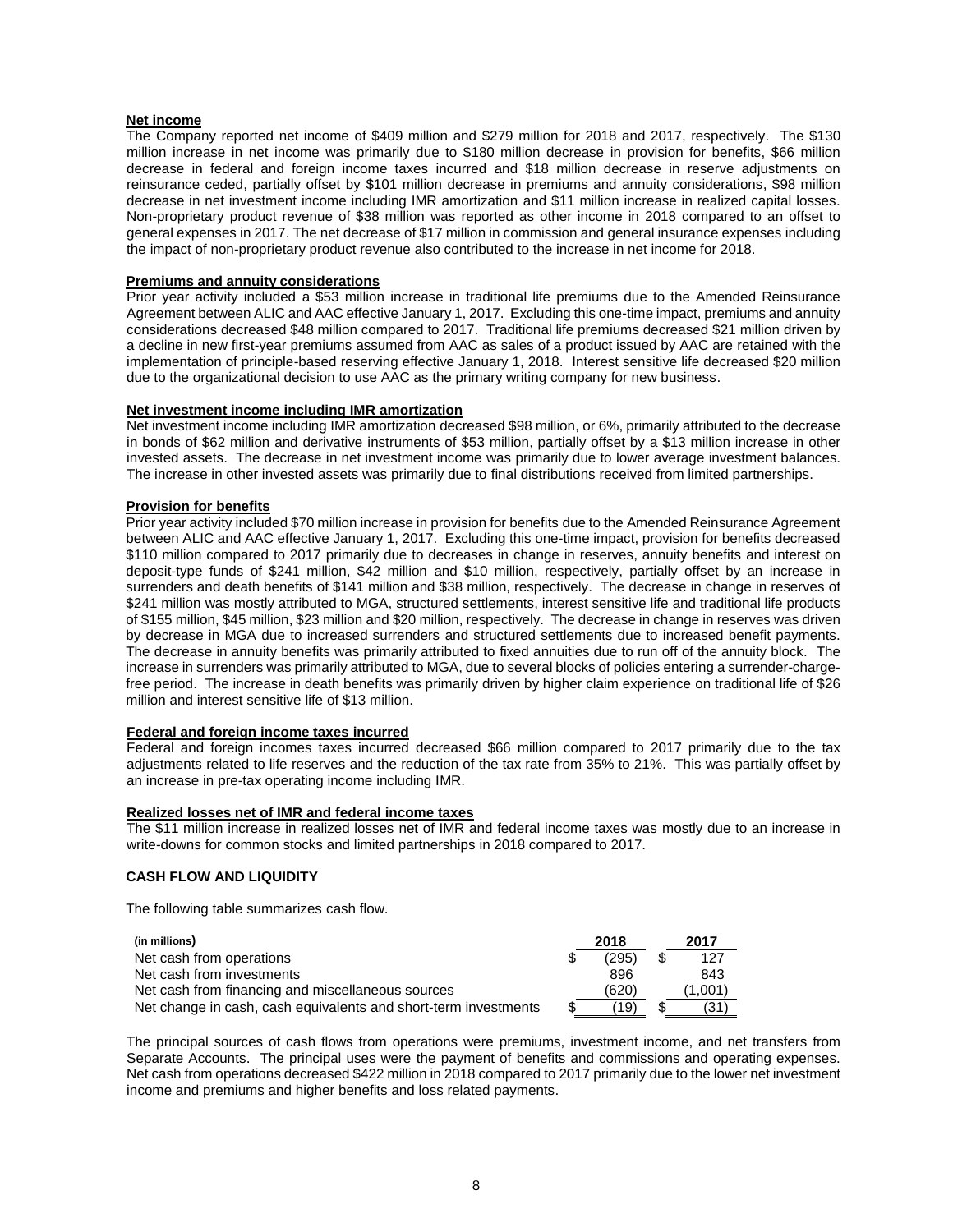Higher cash provided by investing activities in 2018 compared to 2017 was the result of proceeds from bonds in excess of acquisition cost. The net cash from investments was primarily attributed to bonds, stocks, other invested assets and mortgage loans. The maturity structure of the Company's bonds, which represent 67% of the Company's total investments, is managed to meet the anticipated cash flow requirements of the underlying liabilities. A portion of the diversified product portfolio, primarily fixed deferred annuities and universal life insurance policies, is subject to discretionary surrender and withdrawal by customers.

The negative cash flows from financing and miscellaneous sources decreased \$381 million from the prior year primarily due to lower dividends paid to AIC in 2018, partially offset by increased payments for surrenders and withdrawals on deposit type contracts.

Liquidity for life insurance companies is measured by the ability to pay contractual benefits and operating expenses, and fund investment commitments. Annuity reserves, including liability for deposit-type contracts, as of December 31, 2018, excluding Separate Accounts, consisted of \$17.55 billion, or 62%, of total reserves in force. Of the total annuity reserves, including liability for deposit-type contracts, \$11.99 billion, or 63%, are not subject to discretionary withdrawal. The Company maintains a strong liquidity position and is well positioned to meet its policyholders' obligations.

# **Financial strength ratings and outlook**

The Company's financial strength ratings were A+ (superior), A+ (good) and A1 (good) by A.M. Best, S&P Global Ratings and Moody's, respectively; all with a stable outlook.

# **Dividend restriction**

The ability of ALIC to pay dividends is generally dependent on business conditions, income, cash requirements, receipt of dividends and other relevant factors. More specifically, the Illinois Insurance Code ("Code") provides a two-step process. First, no dividend may be declared or paid except from earned (unassigned) surplus, as distinguished from contributed surplus, nor when the payment of a dividend reduces surplus below the minimum amount required by the Code. Secondly, a determination of the ordinary versus extraordinary dividends that can be paid is formula based and considers net income and capital and surplus, as well as the timing and amounts of dividends paid in the preceding twelve months as specified by the Code. Ordinary dividends to shareholders do not require prior approval of the IL DOI. Dividends are not cumulative. As of December 31, 2018, the maximum ordinary dividend that can be declared and paid in 2019 by ALIC is limited to \$347 million. Additionally, any dividend must be paid out of unassigned surplus excluding unrealized gains from investments, which for ALIC totaled \$323 million as of December 31, 2018, and cannot result in capital and surplus being less than the minimum amount required by law.

# **Risk-based capital**

The NAIC has a uniform capital adequacy standard, referred to as risk-based capital ("RBC"), that serves as one of the solvency monitoring regulatory tools to measure and assess the amount of capital that is appropriate for an insurance company to support its overall business operations in consideration of its size and risk profile. The standard utilizes a formula to calculate a company's minimum capital requirement ("company action level RBC") based on the insurance, business, asset, interest rate, health credit and market risk associated with its business. There is no regulatory action required if a company maintains an actual capital level greater than the company action level RBC. A RBC model law does, however, mandate four levels of regulatory action based on a company's degree of capital impairment. As of December 31, 2018, each of the insurers comprising the Company had actual capital that was significantly above the company action level RBC.

#### **IRIS ratios**

The NAIC has also developed a set of financial relationships or tests known as the Insurance Regulatory Information System ("IRIS") to assist state regulators in monitoring the financial condition of insurance companies that require special attention or action. IRIS ratios are not applicable to ALIC Re, a special purpose financial captive insurance company domiciled in South Carolina. The NAIC analyzes financial data provided by insurance companies using prescribed ratios, each with defined usual range. Additional regulatory scrutiny may occur if a company's ratio results fall outside the usual range for four or more of the twelve ratios. As of December 31, 2018, none of the companies had more than two ratios outside of the usual ranges.

#### **Reinsurance**

The Company's reinsurance ceded on life insurance in force decreased \$6.43 billion to \$83.17 billion as of December 31, 2018 compared to \$89.60 billion as of December 31, 2017. Of the \$83.17 billion life insurance in force ceded as of December 31, 2018, \$4.84 billion was ceded to AAC pursuant to the reinsurance agreement entered into by ALIC and AAC effective April 1, 2015 while the rest was ceded to unaffiliated reinsurers. Of the \$89.60 billion life insurance in force ceded as of December 31, 2017, \$5.18 billion was ceded to AAC pursuant to the reinsurance agreement entered into by ALIC and AAC effective April 1, 2015 while the rest was ceded to unaffiliated reinsurers. The